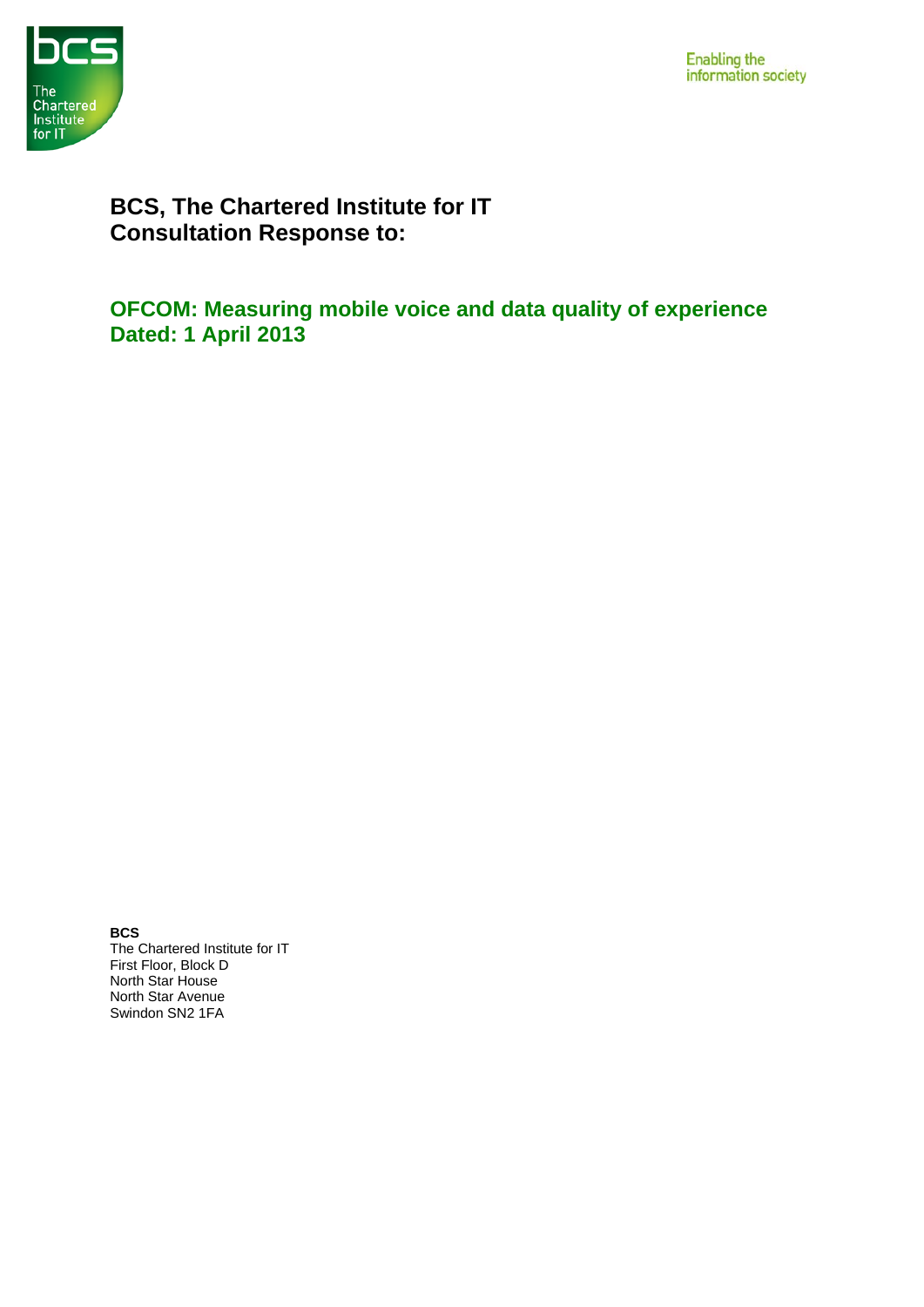## **BCS, The Chartered Institute for IT**

The Institute promotes wider social and economic progress through the advancement of information technology science and practice. We bring together industry, academics, practitioners and government to share knowledge, promote new thinking, inform the design of new curricula, shape public policy and inform the public.

As the professional membership and accreditation body for IT, we serve over 70,000 members including practitioners, businesses, academics and students, in the UK and internationally. We deliver a range of professional development tools for practitioners and employees.

A leading IT qualification body, we offer a range of widely recognised professional and end-user qualifications.

[www.bcs.org](http://www.bcs.org/)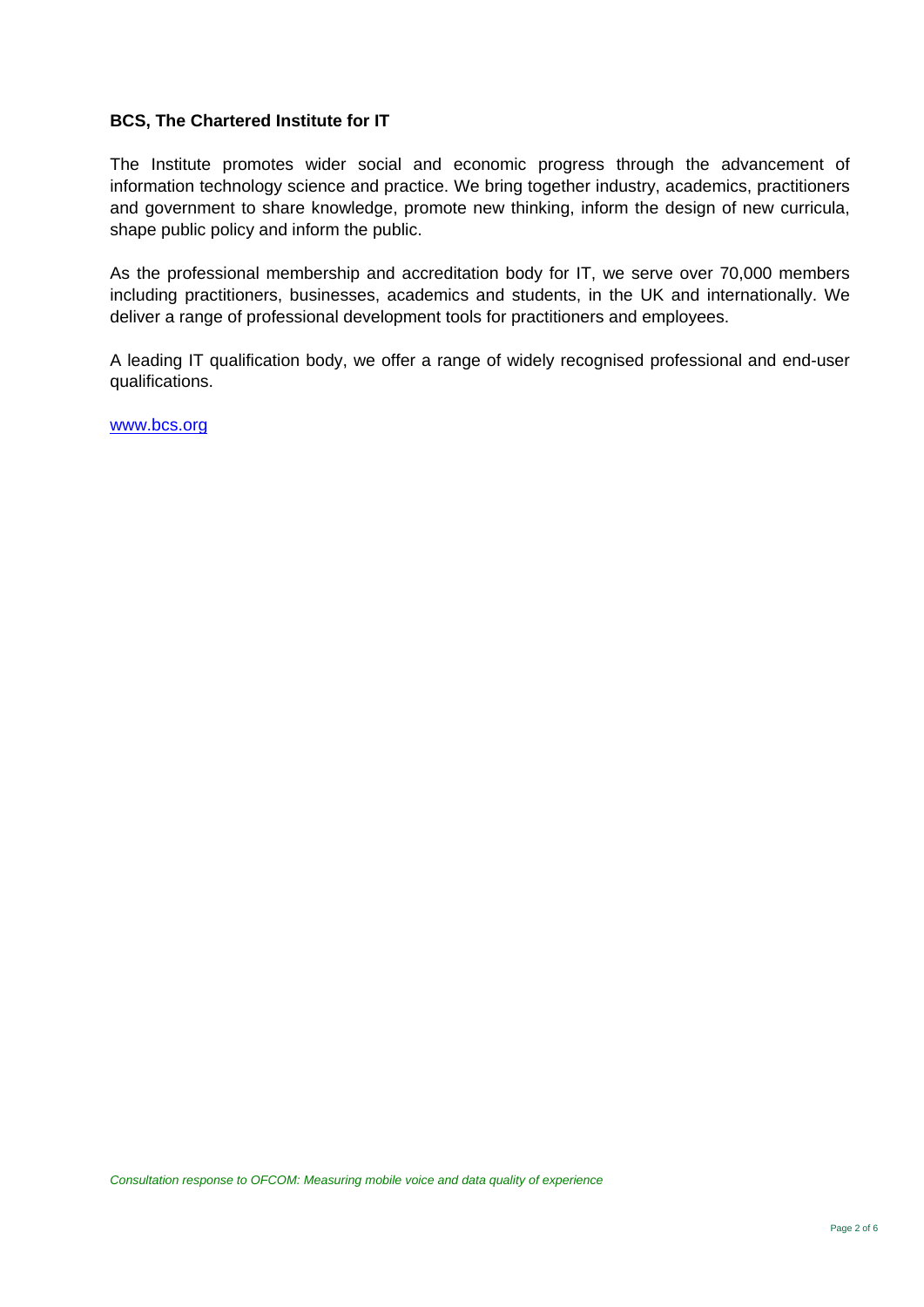# **OFCOM: Measuring mobile voice and data quality of experience Dated: 1 April 2013**

**Consultation Document:** 

*Consultation response to OFCOM: Measuring mobile voice and data quality of experience*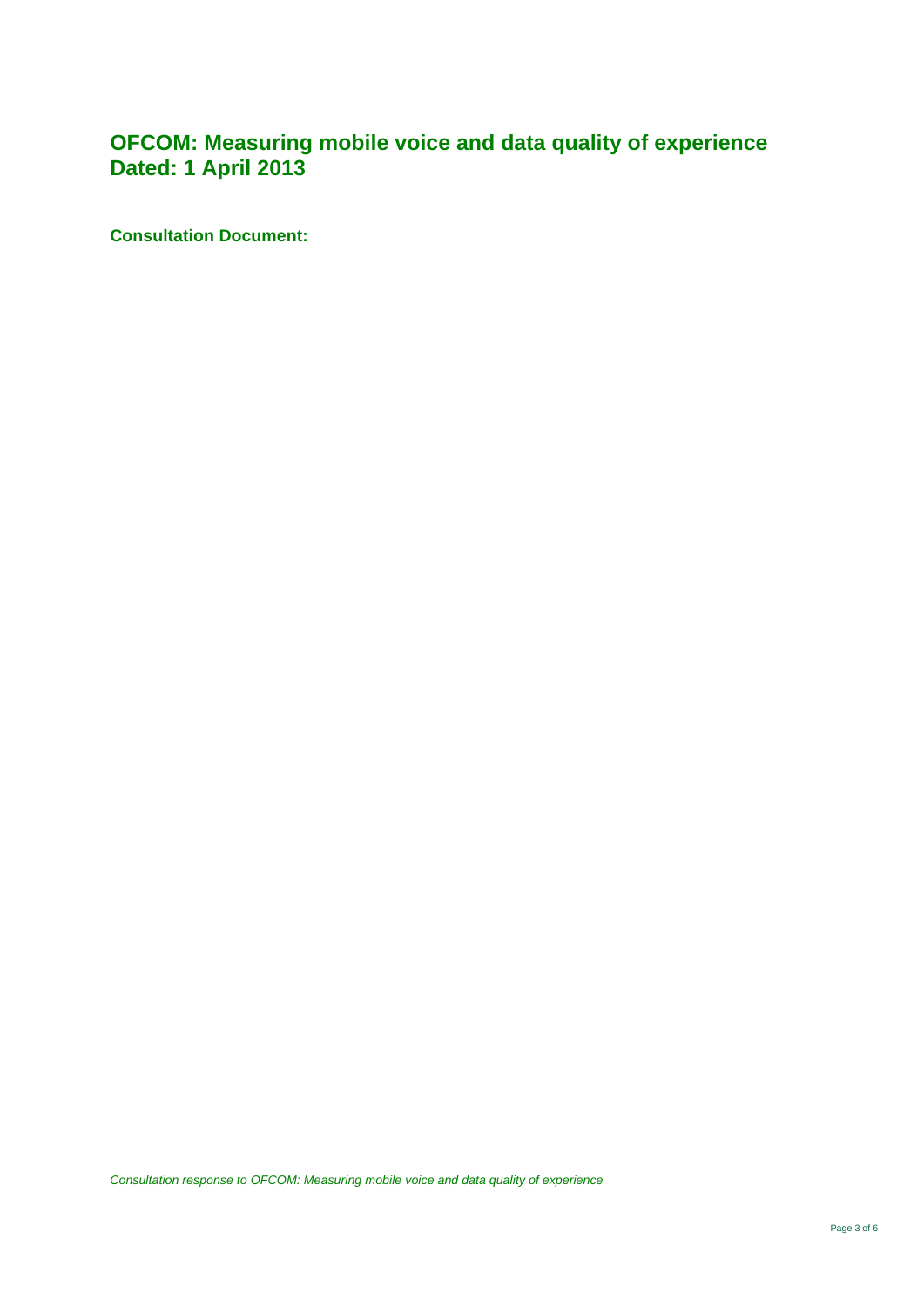#### **Consultation Questions/Answers:**

#### **Summary of BCS, The Chartered Institution for IT Position**

- 1. The Institution believes that Mobile Communications is a critical national capability and an essential element of the overall infrastructure development to support the successful expansion of the UK Economy. Our Members expressed concerns regarding the current and future delivery of mobile and fixed broadband in the UK and the potential digital exclusion of large parts of the UK population and economy. Additional concerns were expressed regarding the general effectiveness of current mobile network, operational performance, coverage and quality of services for Smartphone and Tablet applications which are increasingly becoming embedded in UK business processes. The current high level of "not spots" experienced, particularly "SOS only", in urban as well as rural areas is of concern.
- 2. The lack of actual data on the operational performance and coverage of Mobile Networks has been an issue for most of our members. The de facto position is that the UK Telecoms operators are essentially self-regulating in terms of coverage and the performance level they deliver. We believe that coverage is largely judged by operator supplied prediction maps, and there has been no real independent benchmarking for three years in the UK. Hence there is no commercial driver for MNOs to work to improve network performance. This is in our view is leading to a reduction in effective competition, which is contrary to other national Regulatory Authorities, where actual coverage and performance are conditions of license and where the Regulatory Authorities carry out their own audits, holding defaulting operators to account.
- 3. The Institution recognises the cost of providing an effective means of monitoring network quality of service. However with the introduction of smartphone technologies, GPS and detailed GIS databases of the UK we suggest that there are now available low cost and objective means of monitoring the quality of service, network coverage and service performance of mobile networks from a user perspective. This capability we know is in the process of being adopted by one UK Mobile Network Operators (MNO) and several other international MNOs. Given the major changes in the telecommunication landscape, the 4G roll out and future 5G initiatives, we recommend that Ofcom initiate a programme for the continuous and independent performance monitoring of the quality of Mobile Quality of Experience as soon as possible. The Institute would welcome the opportunity to work with Ofcom along with similar interested and independent institutions in establishing low cost and practical ways of implementing such a regime.

#### **Detailed Response**

### **What information do Users (Consumers) need?**

- 4. The Institution generally concurs with the information provision that Ofcom proposes. We would emphasise that objective Information is required based on actual user experience. It should be made clear what information is from predictions and/or gained from user surveys or limited "drive through" surveys. Currently most network provider coverage checkers are based on predictions and not actual measurements. The following information should be considered as providing an objective view of quality of service and experience:
	- Voice Service Quality and Call Performance
	- Data Availability by Network Technology (2G, 3G or 4G)
	- Data upload and download speeds, reliability and any latency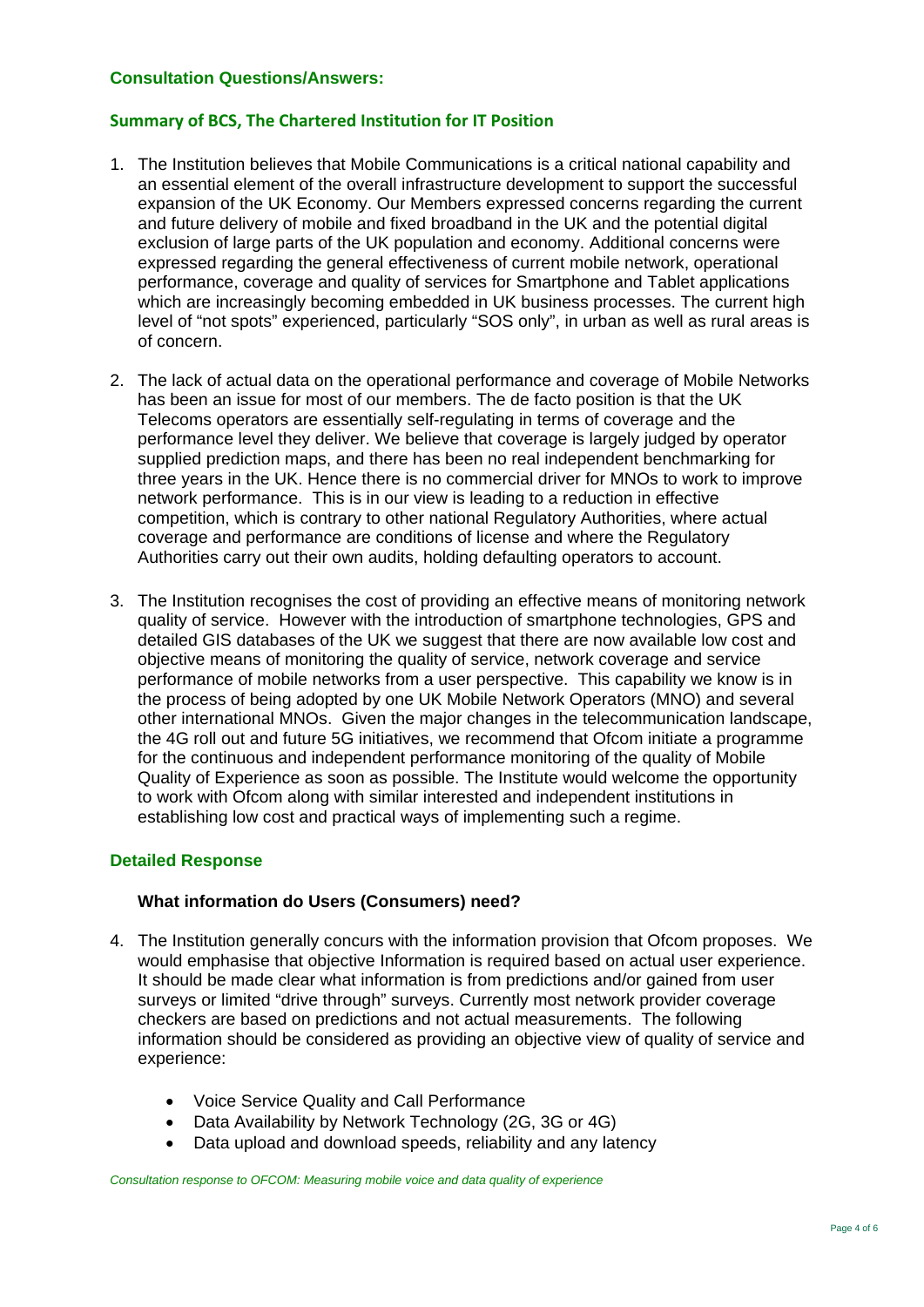- Timeliness of text message delivery
- Service/Signal Availability and Quality by Network Technology
- Geospatial Information: Specific Area Usage and Performance down to a granularity of 10m x 10m
- Handset Model and Operating System (E.g. Android, iOS, BlackBerry) Performance by Network Operator
- Network Performance in Traffic Hotspots (e.g. travel centres, exhibitions)

This information should be collated on a daily basis down to at least post code level – or agreed GIS polygons.

### **Proxies for QoE metrics**

- 5. While the Institution agrees with Ofcom's list of proposals we believe that this list should be extended to make use of all available information. We recommend that measurement of Quality of Experience should be gained using data from three main sources:
	- MNO Sourced Data Predicted Coverage and best mobile server
	- User/Consumer Sourced Data Handset measured performance, consumer surveys using "Crowd Sourcing" techniques
	- Open Source Census information, GIS databases

It is important that the data is collated and reported on by a third party independent of the MNOs.

## **Predicted v Actual Performance data**

- 6. The Institution recommends that actual performance data should be the prime means of judging Quality of Experience. Current Smartphone technologies are capable of acquiring the necessary data which can provide accurate information even when travelling and there are a number of Apps on the market that deliver this capability. The Apps can record details of, for example, "Not Spots" to be analysed using existing geo-spatial databases. This type of analysis is already in use in other countries.
- 7. The Institution believes that adopting a "crowd sourcing" approach will enable the rapid establishment of an independent real time, low cost data collection capability. A suitable App loaded onto the personal mobile phones of selected "volunteers" from a cross section of the socio-economic mobile users, type of phone and geographic location will enable the acquisition of actual performance data through the monitoring App rather than using network operators' predictive data. While this user base should remain independent of Mobile Industry Service Providers and suppliers, the process could be automatic and the potential number of volunteers massive.
- 8. The resulting data will not only enable comparisons to be made in network Quality of Experience but will assist in the development of future UK Telecoms policy; it need not be costly or intrusive if supported by "crowd sourcing" techniques and will provide additional important socio-economic data. Crowd-sourcing is already one of the acknowledged trends of this decade. It's become prevalent because, to state the obvious, it serves the purpose of the mass market. The key advantage of crowd-sourcing, in the context of network coverage and performance, is that the UK will have a data source that is relevant to almost the entire population and it is constantly updated. Linked to Geo